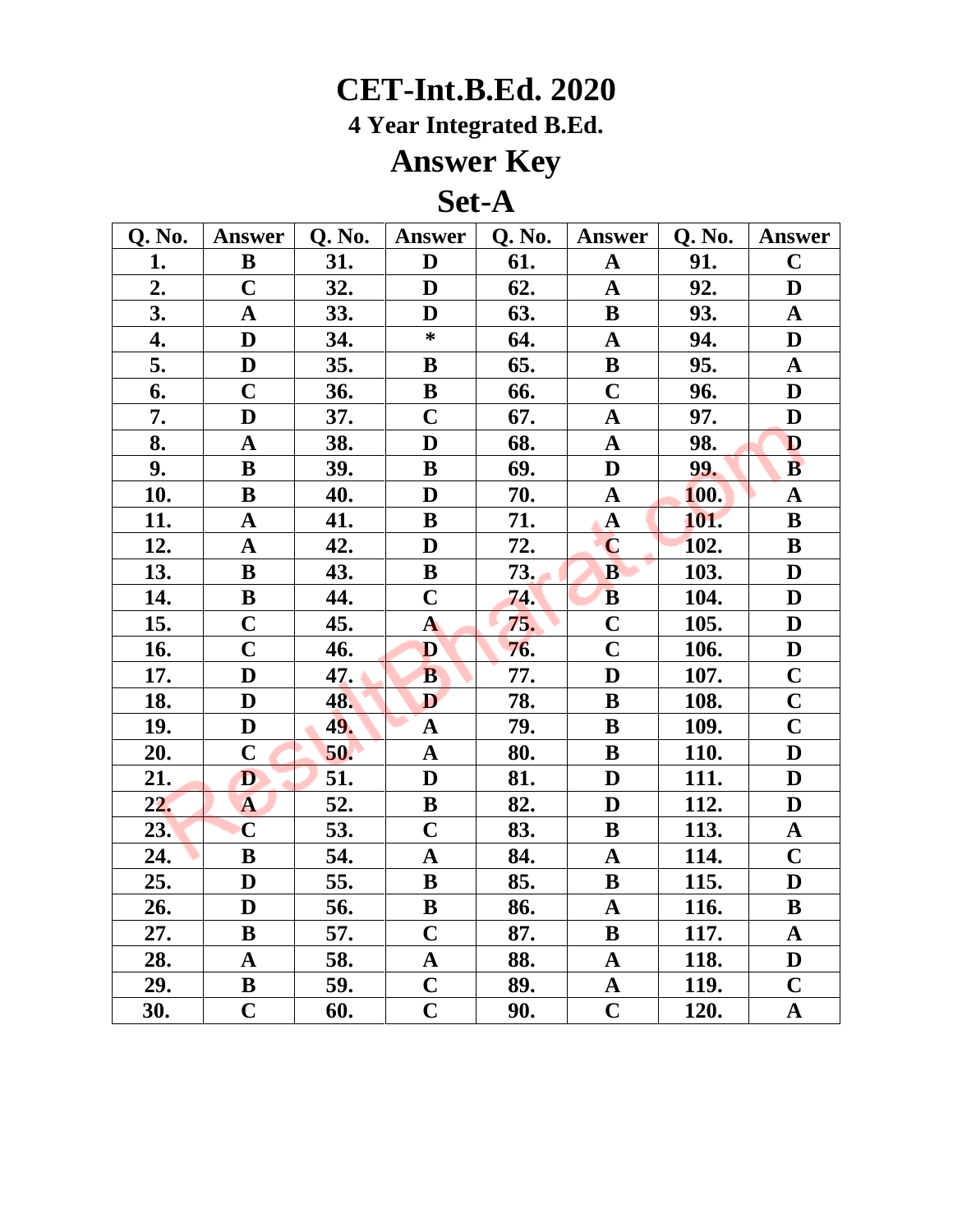**4 Year Integrated B.Ed.**

## **Answer Key**

#### **Set-B**

| Q. No.     | <b>Answer</b>           | <b>Q. No.</b> | <b>Answer</b>           | <b>Q. No.</b> | <b>Answer</b>           | Q. No.      | <b>Answer</b>           |
|------------|-------------------------|---------------|-------------------------|---------------|-------------------------|-------------|-------------------------|
| 1.         | $\mathbf C$             | 31.           | D                       | 61.           | $\mathbf A$             | 91.         | $\mathbf A$             |
| 2.         | D                       | 32.           | B                       | 62.           | $\mathbf C$             | 92.         | ${\bf A}$               |
| 3.         | $\mathbf A$             | 33.           | D                       | 63.           | $\bf{B}$                | 93.         | ${\bf B}$               |
| 4.         | $\mathbf B$             | 34.           | $\bf{B}$                | 64.           | $\, {\bf B}$            | 94.         | $\mathbf A$             |
| 5.         | B                       | 35.           | D                       | 65.           | $\mathbf C$             | 95.         | $\, {\bf B}$            |
| 6.         | ${\bf A}$               | 36.           | $\bf{B}$                | 66.           | $\mathbf C$             | 96.         | D                       |
| 7.         | ${\bf A}$               | 37.           | $\overline{\mathbf{C}}$ | 67.           | D                       | 97.         | ${\bf D}$               |
| 8.         | $\bf{B}$                | 38.           | $\mathbf{A}$            | 68.           | ${\bf B}$               | 98.         | D                       |
| 9.         | $\bf{B}$                | 39.           | D                       | 69.           | $\mathbf B$             | 99.         | $\mathbf{D}$            |
| 10.        | $\mathbf C$             | 40.           | ${\bf B}$               | 70.           | $\bf{B}$                | <b>100.</b> | $\overline{\mathbf{C}}$ |
| 11.        | $\bf{B}$                | 41.           | D                       | 71.           | D                       | 101.        | $\overline{\mathbf{C}}$ |
| 12.        | $\overline{C}$          | 42.           | $\mathbf A$             | 72.           | D                       | <b>102.</b> | $\overline{\mathbf{C}}$ |
| 13.        | $\mathbf{A}$            | 43.           | $\mathbf{A}$            | 73.           | $\mathbf{B}$            | 103.        | $\mathbf D$             |
| 14.        | $\mathbf D$             | 44.           | D                       | 74.           | $\overline{\mathbf{A}}$ | 104.        | $\overline{\mathbf{D}}$ |
| 15.        | $\mathbf D$             | 45.           | $\bf{B}$                | 75.           | ${\bf B}$               | 105.        | ${\bf D}$               |
| 16.        | $\mathbf D$             | 46.           | $\mathbf C$             | 76.           | $\boldsymbol{\rm{A}}$   | 106.        | ${\bf A}$               |
| 17.        | $\overline{\mathbf{C}}$ | 47.           | $\overline{\mathbf{A}}$ | 77.           | $\, {\bf B}$            | 107.        | $\overline{\mathbf{C}}$ |
| 18.        | D                       | 48.           | B                       | 78.           | $\boldsymbol{\rm{A}}$   | 108.        | D                       |
| <u>19.</u> | $\mathbf A$             | 49.           | D                       | 79.           | $\mathbf A$             | 109.        | $\overline{\mathbf{B}}$ |
| 20.        | $\mathbf C$             | 50.           | D                       | 80.           | $\mathbf C$             | 110.        | $\boldsymbol{\rm{A}}$   |
| 21.        | $\bf{B}$                | 51.           | D                       | 81.           | $\overline{\mathbf{C}}$ | 111.        | $\mathbf D$             |
| 22.        | D                       | 52.           | $*$                     | 82.           | $\mathbf D$             | 112.        | $\mathbf C$             |
| 23.        | D                       | 53.           | $\bf{B}$                | 83.           | $\mathbf A$             | 113.        | $\mathbf A$             |
| 24.        | $\bf{B}$                | 54.           | $\bf{B}$                | 84.           | $\mathbf D$             | 114.        | $\mathbf{D}$            |
| 25.        | $\mathbf A$             | 55.           | $\mathbf C$             | 85.           | $\mathbf A$             | 115.        | D                       |
| 26.        | $\bf{B}$                | 56.           | $\overline{\mathbf{C}}$ | 86.           | $\bf{B}$                | 116.        | $\mathbf{D}%$           |
| 27.        | $\overline{C}$          | 57.           | $\mathbf A$             | 87.           | $\mathbf C$             | 117.        | $\, {\bf B}$            |
| 28.        | $\overline{C}$          | 58.           | $\mathbf A$             | 88.           | $\mathbf A$             | 118.        | $\mathbf A$             |
| 29.        | D                       | 59.           | D                       | 89.           | $\mathbf C$             | 119.        | $\bf{B}$                |
| 30.        | D                       | 60.           | $\mathbf A$             | 90.           | $\overline{\mathbf{C}}$ | 120.        | $\bf{B}$                |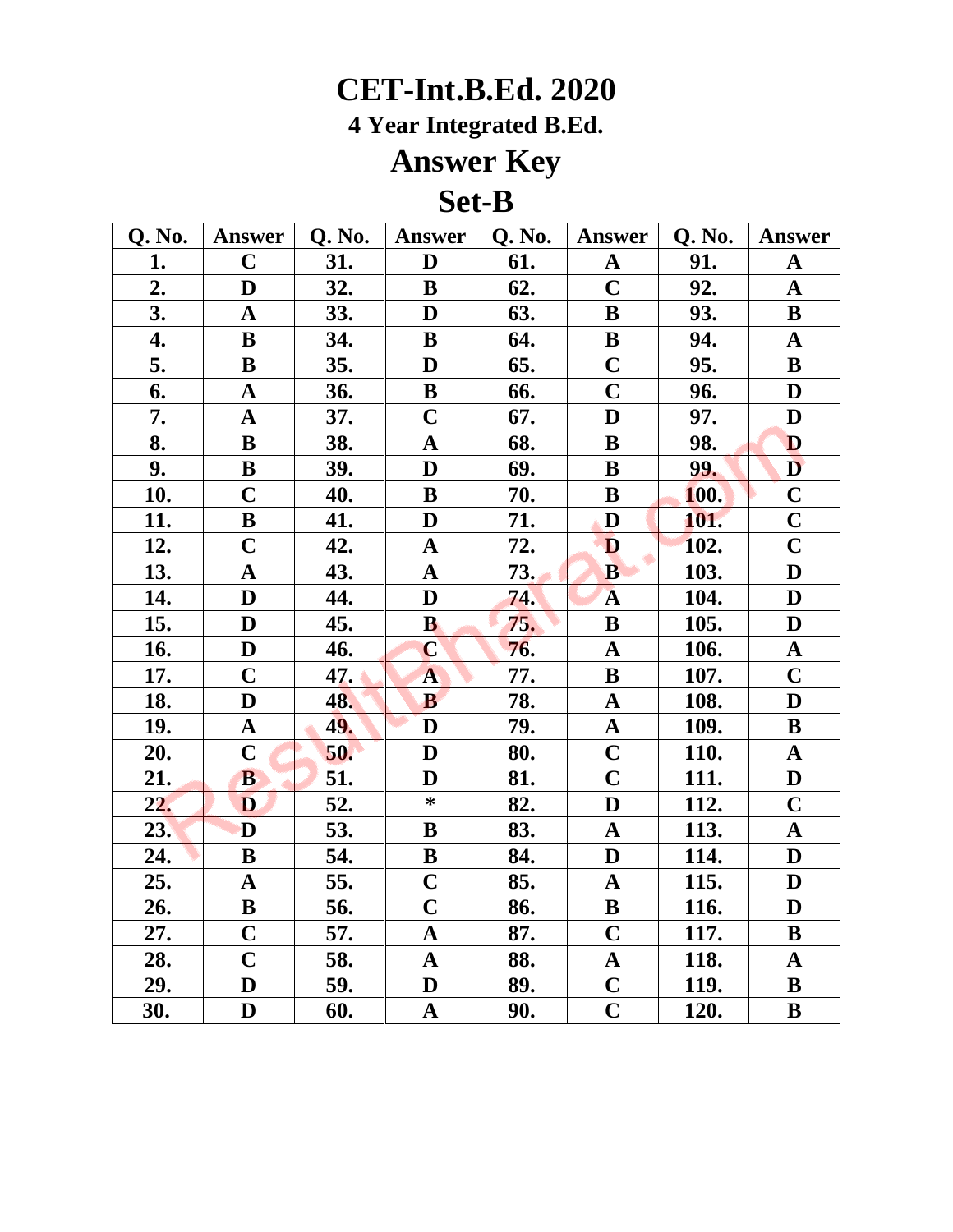**4 Year Integrated B.Ed.**

## **Answer Key**

### **Set-C**

| Q. No. | Answer                  | Q. No. | <b>Answer</b>  | Q. No. | <b>Answer</b>           | Q. No.      | Answer                             |
|--------|-------------------------|--------|----------------|--------|-------------------------|-------------|------------------------------------|
| 1.     | $\mathbf{A}$            | 31.    | $\mathbf C$    | 61.    | D                       | 91.         | $\mathbf A$                        |
| 2.     | $\mathbf A$             | 32.    | $\mathbf{A}$   | 62.    | D                       | 92.         | $\mathbf C$                        |
| 3.     | $\bf{B}$                | 33.    | D              | 63.    | $\bf{B}$                | 93.         | ${\bf B}$                          |
| 4.     | $\, {\bf B}$            | 34.    | ${\bf B}$      | 64.    | $\boldsymbol{\rm{A}}$   | 94.         | $\, {\bf B}$                       |
| 5.     | $\overline{C}$          | 35.    | D              | 65.    | $\bf{B}$                | 95.         | $\overline{\mathbf{C}}$            |
| 6.     | $\bf{B}$                | 36.    | $\mathbf A$    | 66.    | $\mathbf{A}$            | 96.         | $\overline{\mathbf{C}}$            |
| 7.     | $\overline{\mathbf{C}}$ | 37.    | $\mathbf A$    | 67.    | $\, {\bf B}$            | 97.         | ${\bf D}$                          |
| 8.     | $\mathbf A$             | 38.    | D              | 68.    | $\boldsymbol{\rm{A}}$   | 98.         | D                                  |
| 9.     | $\mathbf D$             | 39.    | $\, {\bf B}$   | 69.    | $\mathbf A$             | 99.         | $\mathbf{D}$                       |
| 10.    | $\mathbf D$             | 40.    | $\mathbf C$    | 70.    | $\mathbf C$             | <b>100.</b> | $\boldsymbol{\rm{A}}$              |
| 11.    | $\mathbf C$             | 41.    | $\mathbf A$    | 71.    | $\mathbf C$             | 101.        | $\overline{C}$                     |
| 12.    | D                       | 42.    | $\bf{B}$       | 72.    | D                       | 102.        | D                                  |
| 13.    | $\mathbf A$             | 43.    | D              | 73.    | $\mathbf{A}$            | 103.        | $\bf{B}$                           |
| 14.    | $\mathbf B$             | 44.    | D              | 74.    | D                       | 104.        | $\boldsymbol{\rm{A}}$              |
| 15.    | $\bf{B}$                | 45.    | D              | 75.    | $\mathbf A$             | 105.        | $\mathbf D$                        |
| 16.    | $\mathbf C$             | 46.    | $\ast$         | 76.    | $\bf{B}$                | 106.        | $\overline{C}$                     |
| 17.    | $\bf{B}$                | 47.    | $\bf{B}$       | 77.    | $\mathbf C$             | 107.        | $\mathbf{A}$                       |
| 18.    | D                       | 48.    | B              | 78.    | $\mathbf A$             | <b>108.</b> | D                                  |
| 19.    | $\mathbf{D}$            | 49.    | $\overline{C}$ | 79.    | $\overline{\mathbf{C}}$ | <b>109.</b> | $\mathbf D$                        |
| 20.    | ${\bf B}$               | 50.    | D              | 80.    | $\overline{\mathbf{C}}$ | 110.        | D                                  |
| 21.    | $\mathbf{A}$            | 51.    | $\bf{B}$       | 81.    | $\mathbf A$             | 111.        | $\bf{B}$                           |
| 22.    | <b>B</b>                | 52.    | D              | 82.    | $\mathbf A$             | 112.        | $\mathbf A$                        |
| 23.    | $\overline{C}$          | 53.    | $\bf{B}$       | 83.    | $\bf{B}$                | 113.        | $\mathbf B$                        |
| 24.    | $\overline{\mathbf{C}}$ | 54.    | D              | 84.    | $\mathbf{A}$            | 114.        | $\, {\bf B}$                       |
| 25.    | $\mathbf D$             | 55.    | ${\bf B}$      | 85.    | ${\bf B}$               | 115.        | $\mathbf D$                        |
| 26.    | D                       | 56.    | $\mathbf C$    | 86.    | $\mathbf C$             | 116.        | D                                  |
| 27.    | $\mathbf D$             | 57.    | $\mathbf{D}$   | 87.    | $\mathbf A$             | 117.        | $\mathbf D$                        |
| 28.    | $\mathbf C$             | 58.    | $\bf{B}$       | 88.    | ${\bf A}$               | 118.        | $\mathbf{D}$                       |
| 29.    | $\mathbf D$             | 59.    | $\mathbf B$    | 89.    | $\mathbf{D}$            | 119.        | $\overline{\mathbf{C}}$            |
| 30.    | ${\bf A}$               | 60.    | $\bf{B}$       | 90.    | $\mathbf{A}$            | 120.        | $\overline{\overline{\mathbf{C}}}$ |